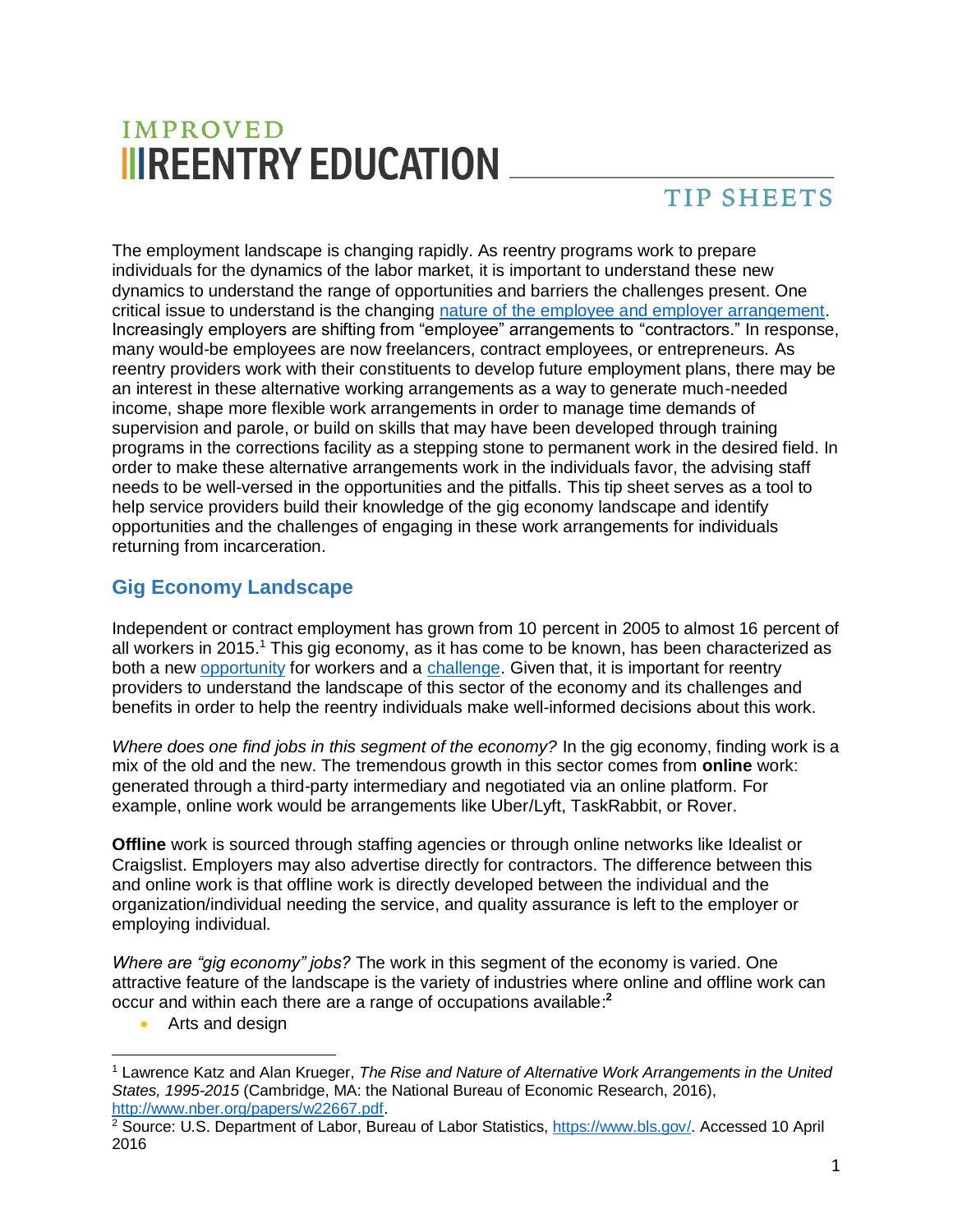- Computer and information technology
- Construction and extraction
- Media and communications
- Transportation and materials moving

There are also different employment arrangements with varying degrees of flexibility.

- *Independent contractors***:** Individuals who obtain customers on their own to provide a product or service as an independent contractor, independent consultant, or freelance worker.
- *On-call workers***:** These workers report having certain days or hours in which they are not at work but are on standby until called to work.
- *Contract company workers:* These are individuals who work for a company that contracts out their service.

### **Gig Economy Opportunities**

Having a history of incarceration may present barriers that limit employment opportunities. For example, there are restrictions on licensure and certifications in many sectors for people with criminal records<sup>3</sup>. Even when there are not formal restrictions, some employers do not hire people with criminal records for fear of liability if the individual committed a crime at the workplace. In some ways, the gig economy provides opportunities for employment without these barriers—either full time or to provide supplemental income while getting training.

#### **When properly supported, participation in the gig economy can lead to . . .**

- *Variety:* There is no limit on the amount of jobs a gig economy worker can have at one time and these jobs can match an individual's interests. More gigs equals more money.
- *Flexibility:* Gig economy workers can set their own hours. Workers can decide which jobs to take and which to decline, which means workers work only when it is convenient for them.
- *Entrepreneurship:* With the range of platforms available today, individuals who have strong skills in an area or a specific talent are able to connect directly with customers, many of whom will not ask about criminal records, to deliver services and products. Since there are relatively limited barriers to entry, individuals are able to build a customer base and establish a brand for their services through multiple platforms.

### **Gig Economy Challenges**

 $\overline{a}$ 

While the gig economy can help individuals establish a consistent means of income, there are still several challenges your individuals will have to overcome. Listed below are some of the most immediate obstacles prohibiting effective engagement with the gig economy.

<sup>&</sup>lt;sup>3</sup> The Council of State Governments' [National Inventory of Collateral Consequences of Conviction](https://niccc.csgjusticecenter.org/) is a great resource for understanding the collateral consequences.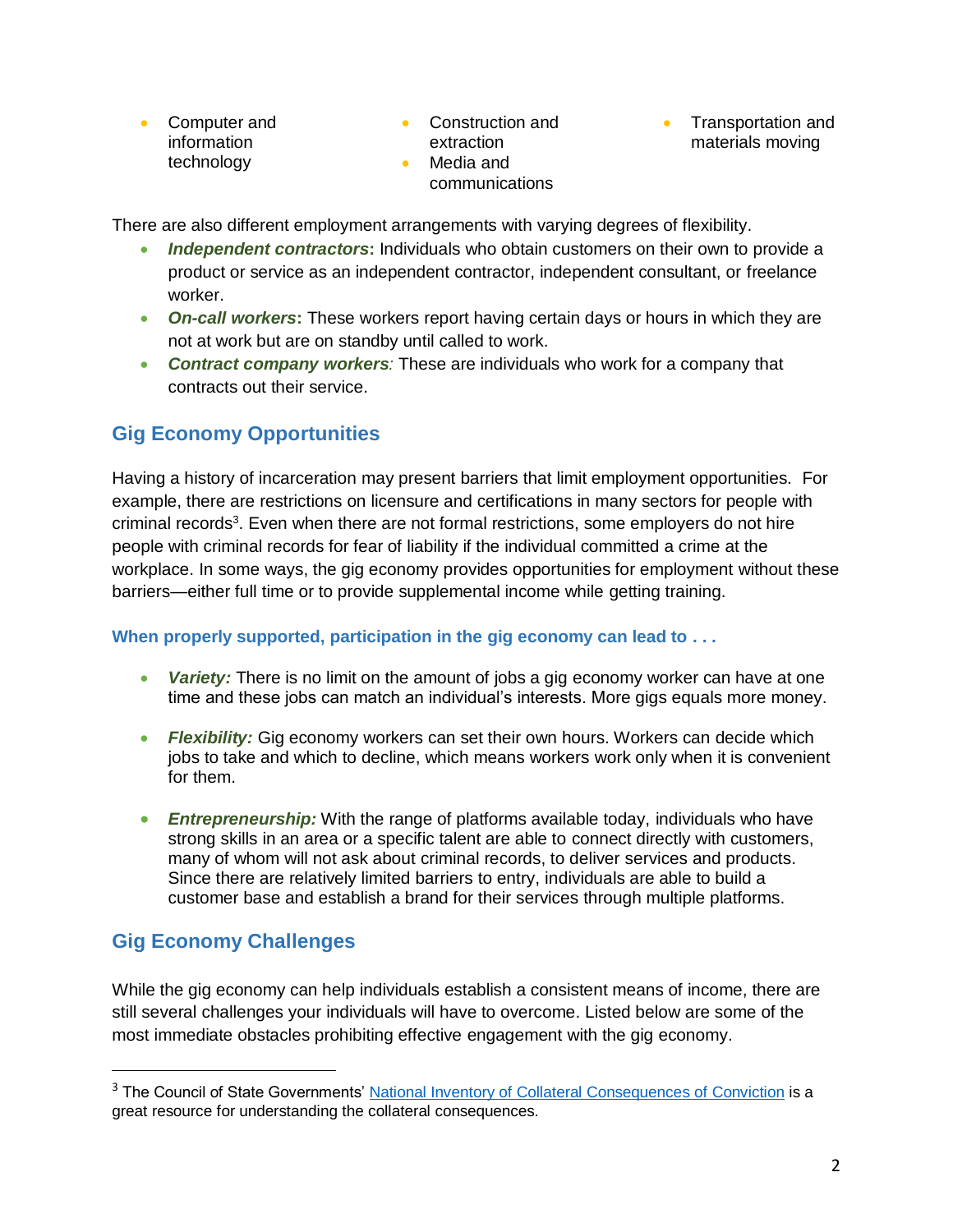#### **Initial and continued involvement in the gig economy may be impaired by . . .**

- *Benefits:* Workers are not classified as "employees," so they do not receive benefits like health care or vacation and sick day benefits. In addition, workers must procure, maintain, and replace any job-related equipment on their own. Tip: Benefits like health care, dental insurance, and retirement plans will need to be sourced and paid for by the individual. Advisors should work closely with individuals to connect them with social service agencies providing these supports.
- *Licensing:* As of yet, gig economy employers do not pay for or reimburse workers for procuring or maintaining licensing, if needed; but they do require proof of license. If individuals would like to work in a licensable occupation, they must already have relevant licenses or obtain the license independently. Being a "contractor" instead of an employee does not get around existing licensing barriers.
- *Technology:* Gig economy work arrangements are often obtained, promoted, or validated through the use of an online platform, which makes Internet access and computer competencies an absolute necessity. This would include not only the technical capacity with software, but also understanding of how to present oneself and communicate effectively online.
- *Financial Literacy:* Payment for gig economy work is usually given at time of service, paid in cash or cash equivalents, and is often pre-tax. Individuals will need to manage their resources to invest in the resources they need to do the work and also be able to pay their individual employee taxes. Visit the Consumer Financial Protection Bureau: [https://www.consumerfinance.gov/ask-cfpb/.](https://www.consumerfinance.gov/ask-cfpb/)
- *Independent Contractor Status:* The gig economy is a new frontier for employment, so individuals should be sure they are clear on whether their work will be characterized as "contractor" status. If the participant is a contractor, s/he should have flexibility about schedule, control over how the work is done, and any other obligations should be clearly delineated. This will also mean that the individual is responsible for providing his or her tools, equipment, and materials, and will also be responsible for covering benefits like health care and vacation time.

### **Are Your Clients Ready For the Gig Economy?**

The gig economy provides nonconventional employment opportunities for individuals with a history of incarceration; however, there are challenges that must be addressed to fully reap the benefits of the gig economy. The chart below was created to educate providers working with individuals returning from incarceration on the challenges their clients may face while participating in the gig economy, as well recommendations to overcome those challenges.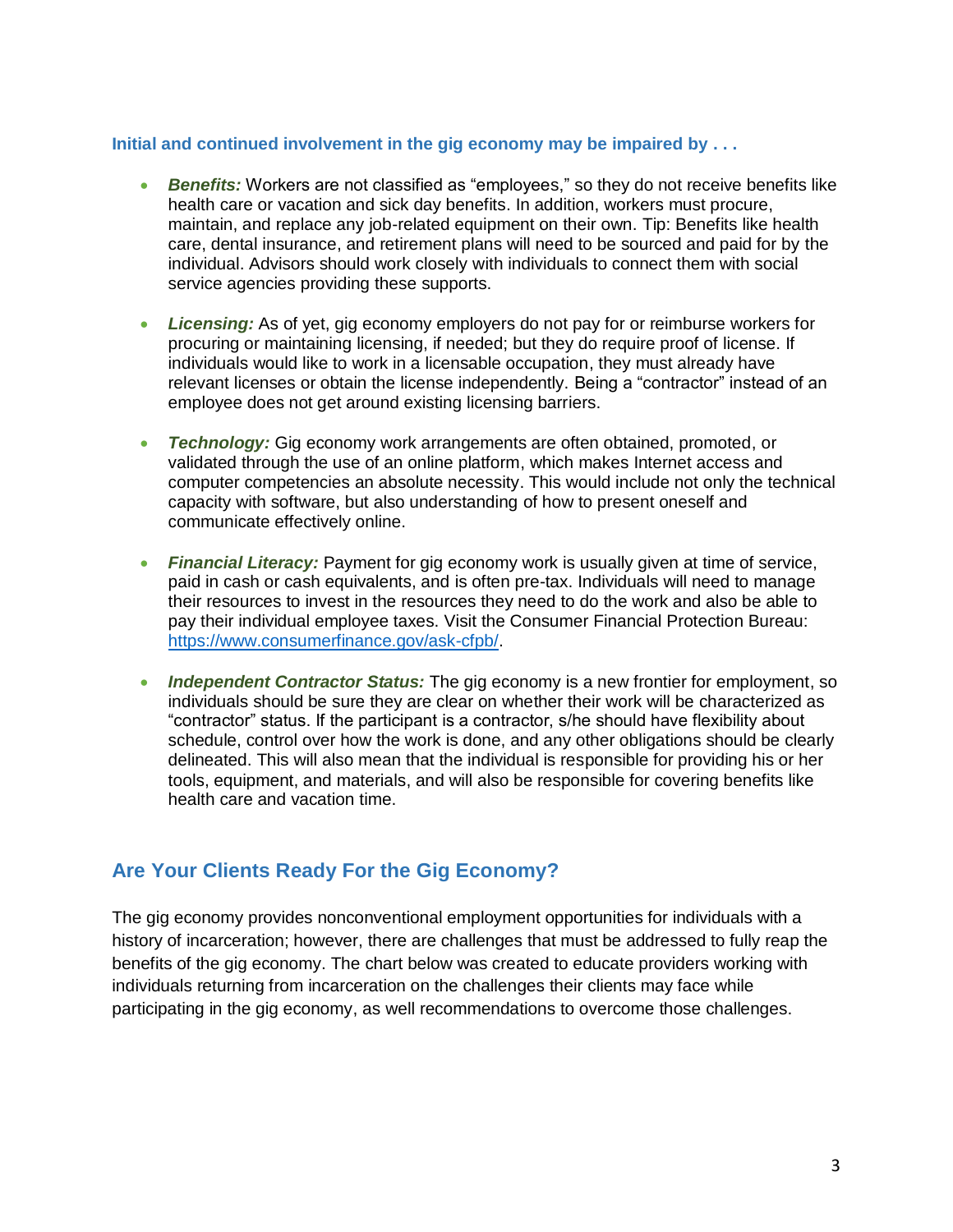## **ENTREPRENEURSHIP**

| <b>Challenges</b> | <b>Tips for Providers</b>                                                                                                                                                                                                                                                                                                                                                                                                                                                                                                                                                                                                                                | <b>Questions to Consider</b>                                                                                                                                                                                                                                                                                                                                         |
|-------------------|----------------------------------------------------------------------------------------------------------------------------------------------------------------------------------------------------------------------------------------------------------------------------------------------------------------------------------------------------------------------------------------------------------------------------------------------------------------------------------------------------------------------------------------------------------------------------------------------------------------------------------------------------------|----------------------------------------------------------------------------------------------------------------------------------------------------------------------------------------------------------------------------------------------------------------------------------------------------------------------------------------------------------------------|
| <b>Technology</b> | • Assess computer literacy skills to ensure that the<br>individual has the appropriate skill level to use<br>online job platforms. There are free websites that<br>offer self-assessment of basic computer skills, so<br>participants can continually assess their<br>competency. For example, the Illinois Valley<br>Community College provides a free online self-<br>assessment of computer skills:<br>https://www.ivcc.edu/computerskills.aspx?id=11310                                                                                                                                                                                              | • Are existing computer<br>skills sufficient enough<br>to access and<br>maneuver through<br>online job platforms?<br>• Is your program able to<br>offer computer training<br>to address deficiencies<br>in computer skills?<br>• If there are no in-house<br>computer training<br>programs, Are you<br>aware of free (in-<br>person or online)<br>courses available? |
|                   | • Suggest that the individual create an online<br>presence to market their skills and/or services.<br>Recommend using free websites like<br>WordPress.com, Facebook, Etsy, and LinkedIn.                                                                                                                                                                                                                                                                                                                                                                                                                                                                 | • Does the individual<br>have access to a<br>computer and/or<br>mobile device with a<br>stable Internet<br>connection?<br>• Are computer skills at<br>the level needed<br>(intermediate) to use<br>online platforms for<br>marketing?<br>• Does the individual<br>understand the "dos<br>and don'ts" of creating<br>a professional online<br>identity?               |
|                   | • Recommend that the individual place an updated<br>resume online to showcase skills and experience.<br>Platforms like Linkedln, Monster, and Indeed are<br>commonly used to post resumes and apply for jobs.<br>Identify any local or regional platforms through the<br>local workforce board or other entity where<br>individuals can post resumes.<br>• Recommend signing up for multiple online<br>freelance sites (Upwork, Freelancer, or<br>TaskRabbit). Some freelance sites do require a<br>background check for the site or for particular types<br>of work. It will be helpful to share this information<br>with the individual ahead of time. | • Is the resume current,<br>and does it articulate<br>experience and skills<br>sufficiently?<br>• Does the individual<br>have an online portfolio<br>to showcase<br>experience and skills?                                                                                                                                                                           |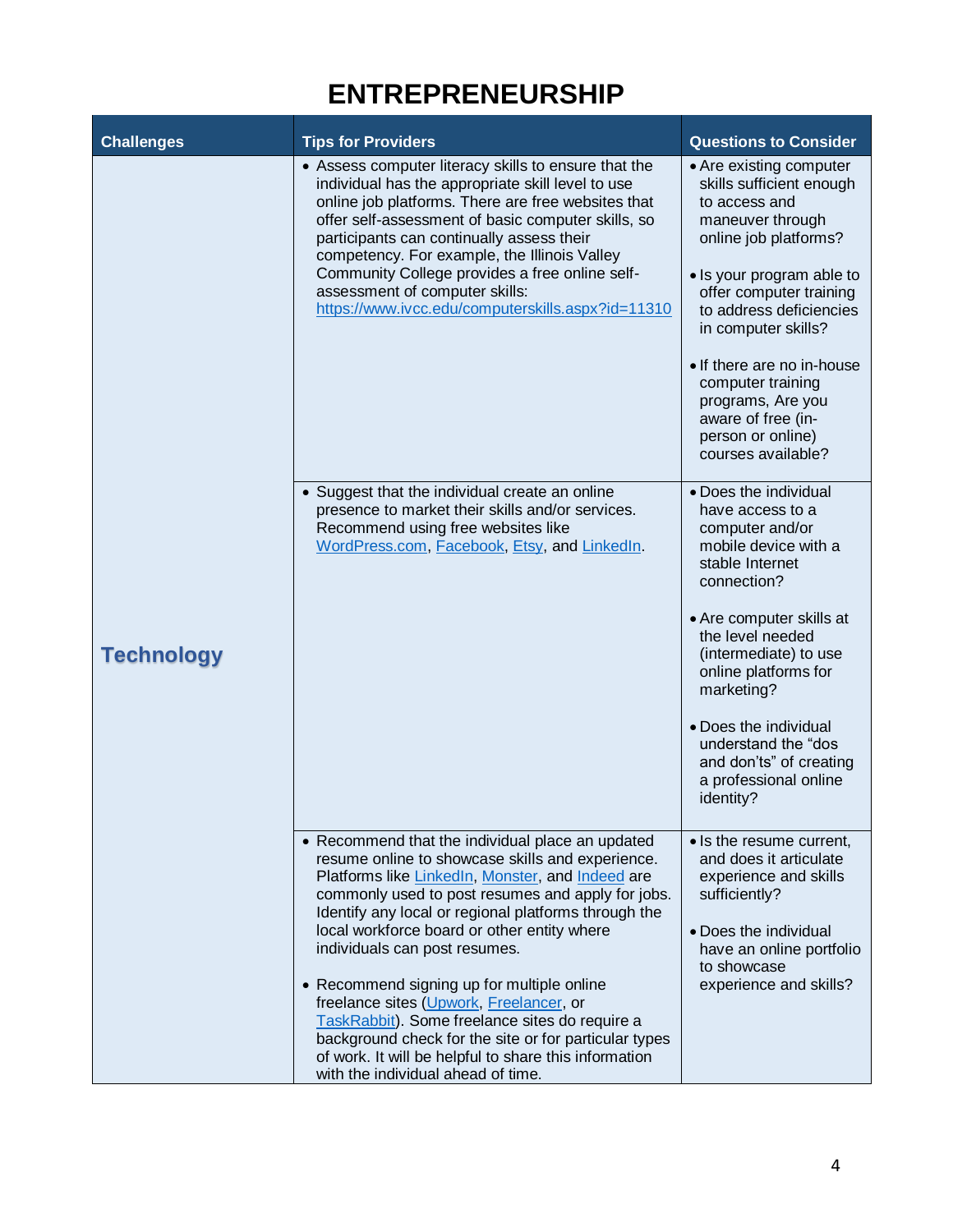## **ENTREPRENEURSHIP**

| <b>Challenges</b>                     | <b>Tips for Providers</b>                                                                                                                                                                                                                                                                                                                                                                                                                             | <b>Questions to Consider</b>                                                                                                                                                                                                             |
|---------------------------------------|-------------------------------------------------------------------------------------------------------------------------------------------------------------------------------------------------------------------------------------------------------------------------------------------------------------------------------------------------------------------------------------------------------------------------------------------------------|------------------------------------------------------------------------------------------------------------------------------------------------------------------------------------------------------------------------------------------|
| <b>Financial</b><br><b>Management</b> | • Determine if the individual has the basic financial<br>literacy to be successful at managing a 1099<br>income and managing a budget with inconsistency<br>of gigs.<br>• Provide or refer the individual to programming on<br>financial literacy, including information on managing<br>a 1099 income.                                                                                                                                                | • Has the individual participated<br>in financial literacy workshops<br>or entrepreneurial programs?<br>• Does the program provide or<br>refer individuals to financial<br>literacy programs that include<br>information on 1099 income? |
|                                       | • Recommend creating an online "receive payment"<br>account with reputable companies like PayPal or<br>Western Union for virtual gigs.                                                                                                                                                                                                                                                                                                                | • Does the individual have a<br>bank account or the proper<br>identification for a bank<br>account?                                                                                                                                      |
| <b>Licensure</b>                      | • Recommend that the individual confirm whether or<br>not a license is required to do work.                                                                                                                                                                                                                                                                                                                                                           | • Does the individual have the<br>proper licensure for the job?                                                                                                                                                                          |
|                                       | • Recommend that the individual list licensure when<br>applying for jobs if s/he has relevant licenses.                                                                                                                                                                                                                                                                                                                                               | • Does the individual have<br>proof of valid credential?                                                                                                                                                                                 |
|                                       | • Recommend maintaining updated licensure<br>according to regulations.                                                                                                                                                                                                                                                                                                                                                                                | • How has the individual<br>regularly upgraded his/her<br>skills to keep consistent with<br>changes in the work?<br>• Has the individual factored in<br>the cost of maintaining<br>licensure?                                            |
| <b>Temporary</b><br><b>Work</b>       | • Individuals hired by a temp agency, working full or<br>part time for an employer, may be eligible for the<br>Federal Bonding Program at no cost to the<br>employer. The coverage is maximum of six months<br>and Federal taxes must be automatically deducted<br>from the paycheck to be eligible. Information about<br>the Federal Bonding Program:<br>http://bonds4jobs.com/wp-content/uploads/2017/06/FBP-<br>Employers-Job-Seekers-Brochure.pdf | • Does the individual know<br>about the Federal Bonding<br>Program?<br>• Has the individual discussed<br>the Federal Bonding Program<br>with the agency/employer?                                                                        |
|                                       | • Review expectations of self-employment. If self-<br>employed, individual must be able to meet the<br>requirements of the job, including providing his or<br>her own tools, equipment, and materials.<br>• In some cases, that could mean working sporadic<br>hours or set times. Recommend that the individual<br>has a clear understanding of time expectations and<br>obligations.                                                                | • Does the job require special<br>tools, equipment, or specific<br>times?<br>• Will the individual be able to<br>manage the scheduling and<br>time commitments of the<br>job(s)?                                                         |